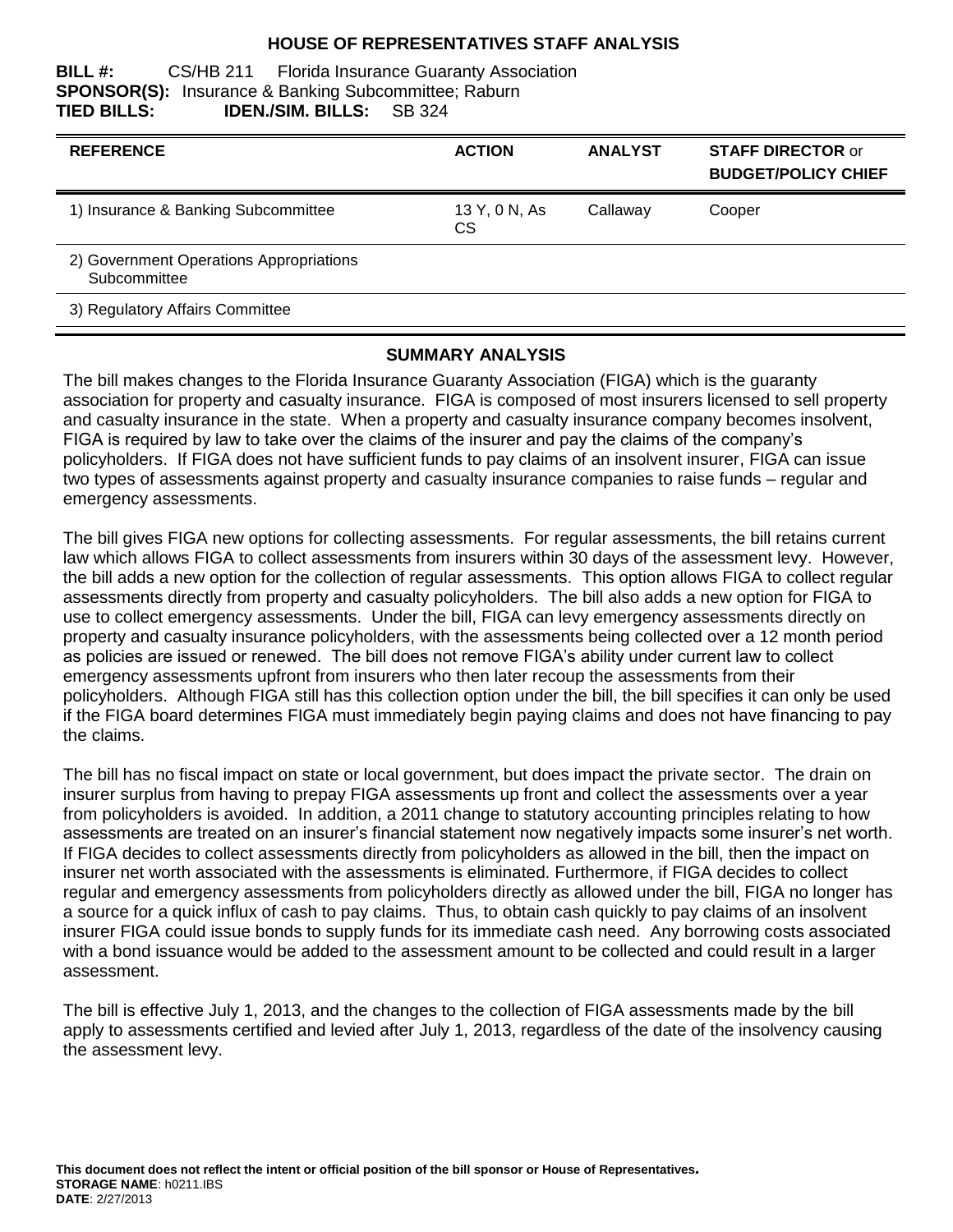#### **FULL ANALYSIS**

### **I. SUBSTANTIVE ANALYSIS**

### A. EFFECT OF PROPOSED CHANGES:

#### **Guaranty Associations - Background**

Chapter 631, F.S., relates to insurer insolvency and guaranty payments and governs the receivership process for insurance companies in Florida. Federal law specifies that insurance companies cannot file for bankruptcy.<sup>1</sup> Instead, they are either "rehabilitated" or "liquidated" by the state. In Florida, the Division of Rehabilitation and Liquidation of the Department of Financial Services (DFS) is responsible for rehabilitating or liquidating insurance companies. $2$ 

Florida operates five insurance guaranty funds to ensure policyholders of liquidated insurers are protected with respect to insurance premiums paid and settlement of outstanding claims, up to limits provided by law.<sup>3</sup> A guaranty association generally is a not-for-profit corporation created by law directed to protect policyholders from financial losses and delays in claim payment and settlement due to the insolvency of an insurance company. A guaranty association accomplishes its mission by assuming responsibility for settling claims and refunding unearned premiums<sup>4</sup> to policyholders. Insurers are required by law to participate in guaranty associations as a condition of transacting business in Florida.

The bill makes changes to the Florida Insurance Guaranty Association which is the guaranty association for property and casualty insurance.

### **Florida Insurance Guaranty Association (FIGA)**

Statutory provisions relating to FIGA, which was created in 1970, are contained in part II of chapter 631, F.S. FIGA operates under a board of directors and is a nonprofit corporation. FIGA is composed of all insurers licensed to sell property and casualty insurance in the state.

By law, FIGA is divided into two accounts:

- the auto liability and auto physical damage account; and
- $\bullet$  the account for all other included insurance lines (the all-other account).<sup>5</sup>

When a property and casualty insurance company becomes insolvent, FIGA is required by law to take over the claims of the insurer and pay the claims of the company's policyholders. This ensures policyholders that have paid premiums for insurance are not left without valid claims being paid. FIGA is responsible for claims on residential and commercial property insurance, automobile insurance, and liability insurance, among others. Claims for property insurance are paid out of the all-other account in FIGA.

 $\overline{a}$ 

 $<sup>1</sup>$  The Bankruptcy Code expressly provides that "a domestic insurance company" may not be the subject of a federal bankruptcy proceeding. 11</sup> U.S.C. § 109(b)(2). The exclusion of insurers from the federal bankruptcy court process is consistent with federal policy generally allowing states to regulate the business of insurance. See 15 U.S.C. § 1012 (McCarran-Ferguson Act).

 $2$  Typically, insurers are put into liquidation when the company is insolvent whereas insurers are put into rehabilitation for numerous reasons, one of which is an unsound financial condition. The goal of rehabilitation is to return the insurer to a sound financial condition. The goal of liquidation, however, is to dissolve the insurer. *See* s. 631.051, F.S., for the grounds for rehabilitation and s. 631.061, F.S., for the grounds for liquidation.

 $3$  The Florida Life and Health Insurance Guaranty Association generally is responsible for claims settlement and premium refunds for health and life insurers who are insolvent. The Florida Health Maintenance Organization Consumer Assistance Plan offers assistance to members of an insolvent Health Maintenance Organization (HMO) and the Florida Workers' Compensation Insurance Guaranty Association is directed by law to protect policyholders of insolvent workers' compensation insurers. The Florida Self-Insurers Guaranty Association protects policyholders of insolvent individual self-insured employers for workers' compensation claims. The Florida Insurance Guaranty Association is responsible for paying claims for insolvent insurers for most remaining lines of insurance, including residential and commercial property, automobile insurance, and liability insurance, among others.

<sup>&</sup>lt;sup>4</sup> The term "unearned premium" refers to that portion of a premium that is paid in advance, typically for six months or one year, and which is still owed on the unexpired portion of the policy.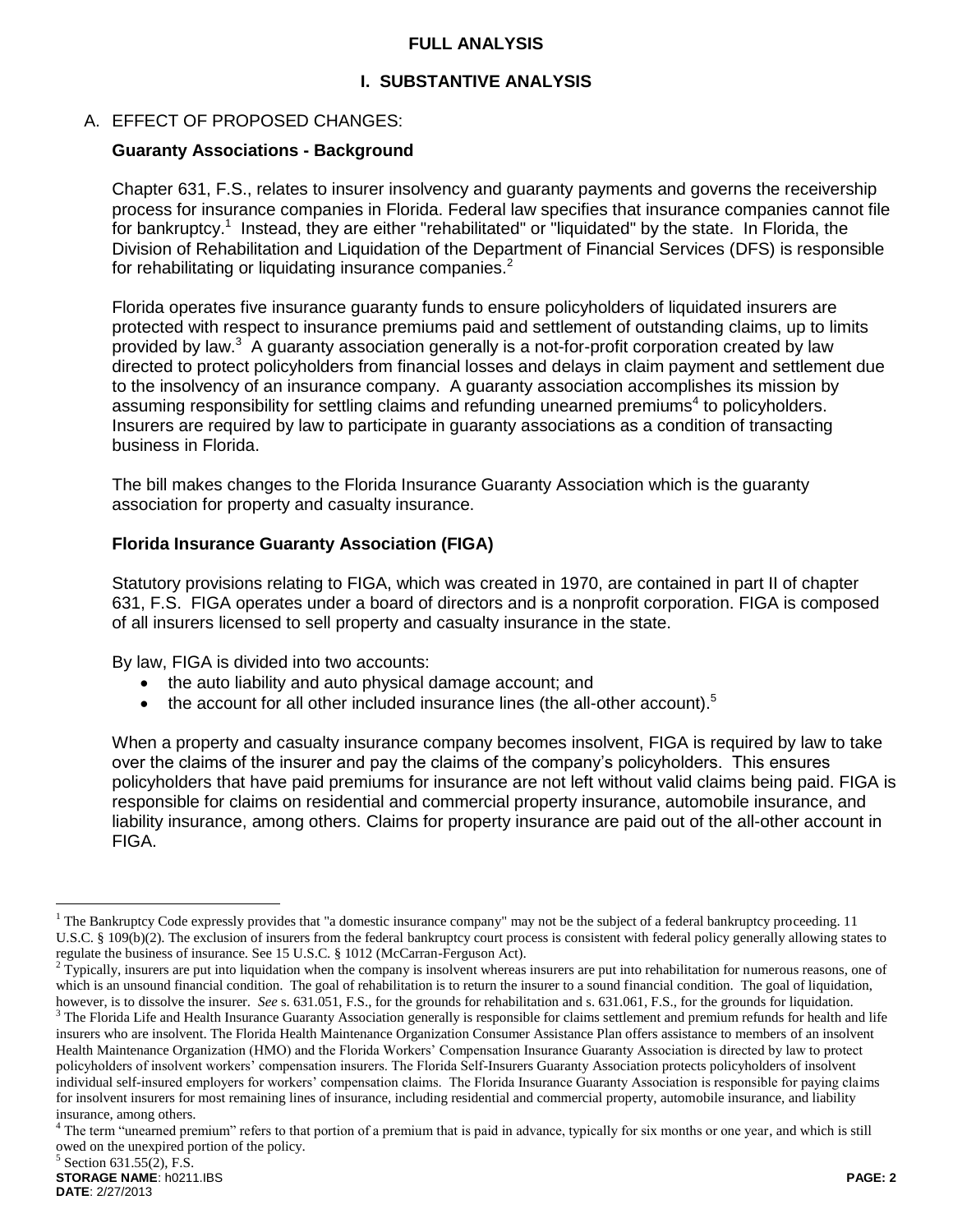The maximum claim amount FIGA will cover is \$300,000 but special limits apply to damages to structure and contents on homeowners', condominium, and homeowners' association claims. For damages to structure and contents on homeowners' claims FIGA covers an additional \$200,000, for a total of \$500,000. For condominium and homeowners' association claims FIGA covers the lesser of policy limits or \$100,000 multiplied by the number of units in the association. All claims are subject to a \$100 FIGA deductible, in addition to any other deductible in the insurance policy.

FIGA obtains funds to pay claims of insolvent insurance companies primarily from the liquidation of assets of these companies done by the Division of Rehabilitation and Liquidation in the Department of Financial Services. FIGA also obtains funds from the liquidation of assets of insolvent insurers domiciled in other states, but having claims in Florida.

In addition, after insolvency occurs, FIGA can issue two types of assessments against property and casualty insurance companies to raise funds to pay claims – regular and emergency assessments. Emergency assessments can only be issued to pay claims of insurers rendered insolvent due to a hurricane.

The specific procedure used by FIGA to levy both types of assessments against member insurance companies and the procedure used by member insurance companies to pass the assessment levied on to their policyholders are found in s. 631.57(3), F.S., and is generally the same for regular and emergency assessments. Once FIGA's board determines an assessment is needed to pay claims, pay claim administration costs, or to pay bonds issued by FIGA, the board certifies the need for an assessment levy to the Office of Insurance Regulation (OIR). The OIR reviews the certification submitted by FIGA to support the assessment levy need and amount. If the certification is sufficient, the OIR issues an order to all insurance companies subject to the FIGA assessment instructing the companies to pay their share of the assessment to FIGA.

If a regular assessment is levied, insurers must pay FIGA within 30 days of the levy. If an emergency assessment is levied, insurers pay FIGA in one payment due the end of the month after the assessment is levied or in 12 monthly installments. FIGA decides whether insurers pay in one payment or over 12 months. The maximum assessment amount for regular assessments is two percent per year per FIGA account, for a maximum of four percent per year. The maximum assessment for emergency assessments is two percent per year.

For both types of assessments, once insurers pay the assessment to FIGA, they recoup the assessment from their policyholders at policy issuance or renewal. In other words, insurance companies prepay their assessment to FIGA upfront and wait as long as 12 months to recoup the assessment amount from their policyholders as policies renew or new policies are issued.<sup>6</sup> Because insurers prepay the assessment upfront, FIGA is able to quickly obtain funds to pay claims of insolvent insurers.

On November 9, 2012, FIGA levied a 0.9% assessment for the all other account. This assessment was paid upfront by insurers and passed through to policyholders who repay the insurer for the assessment at policy issuance and renewal.

# **Changes Proposed by the Bill**

 $\overline{a}$ 

The bill gives FIGA new options for collecting assessments. For regular assessments, the bill retains current law which allows FIGA to collect assessments from insurers within 30 days of the assessment levy. However, the bill adds a new option for the collection of regular assessments. This option allows FIGA to collect regular assessments directly from property and casualty policyholders. To collect the assessment directly from policyholders, once FIGA determines the need for and amount of a regular assessment and notifies the OIR of such, the OIR issues an order to insurers specifying the assessment percentage to be collected by the insurer from their policyholders over 12 months at policy

**STORAGE NAME**: h0211.IBS **PAGE: 3 DATE**: 2/27/2013  $6$  Insurer recoupment from policyholders may occur over a period longer than 12 months if the insurer's book of business subject to the assessment decreases during the recoupment period. This makes the insurer's collection of the assessment over 12 months insufficient to recoup the full amount of the assessment paid to FIGA, so the insurer continues to recoup the assessment from policyholders until the assessment is recouped in full.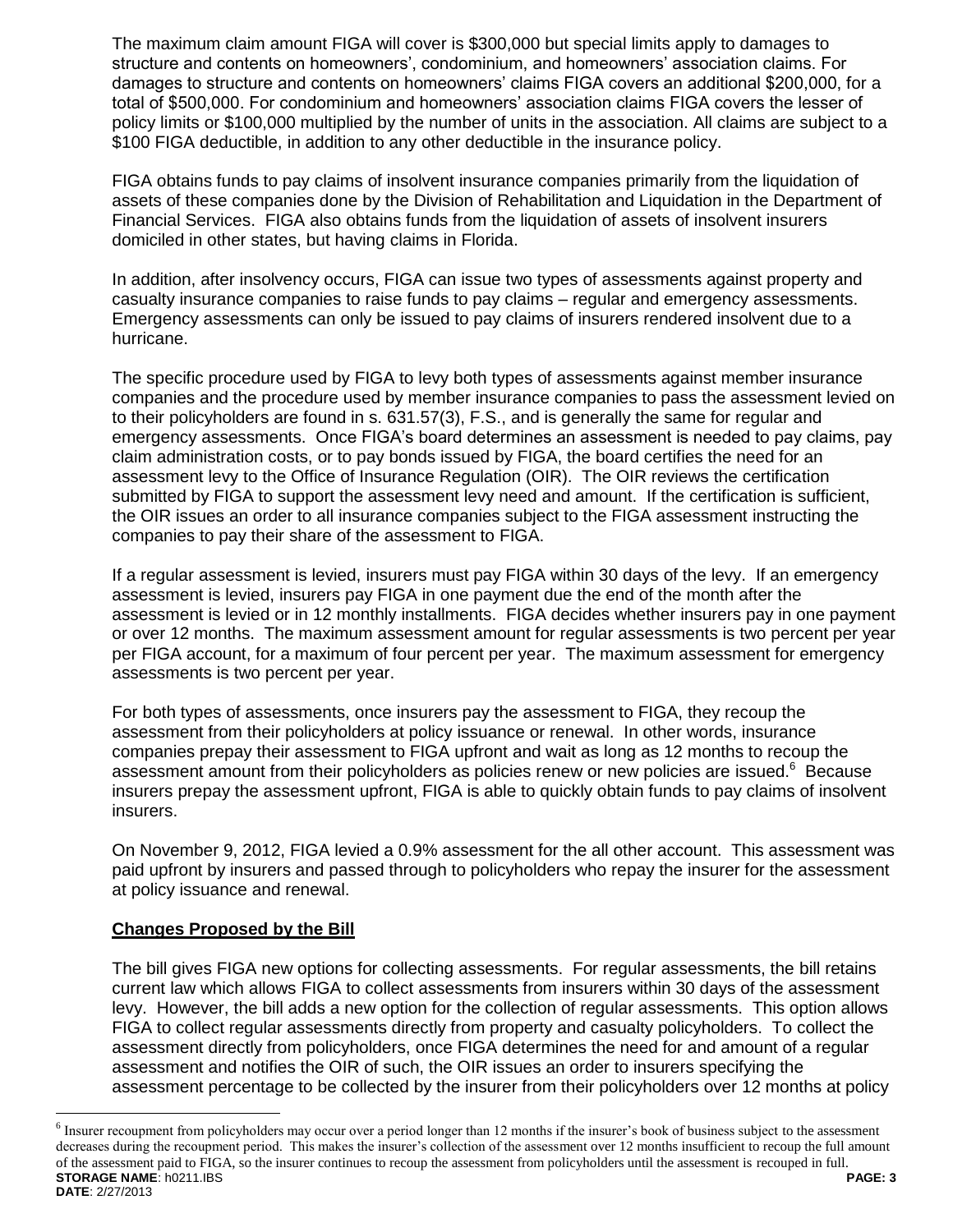issuance or renewal. Insurers then periodically transmit the assessment collected from their policyholders to FIGA. The maximum assessment under current law of two percent per FIGA account per year is not changed by the bill.

The bill also adds a new option for FIGA to use to collect emergency assessments. Under the bill, FIGA can levy emergency assessments directly on property and casualty insurance policyholders, with the assessments being collected by FIGA over a 12 month period as policies are issued or renewed. The mechanics of the collection method from policyholders is the same as that for the collection of regular assessments from policyholders described previously in the analysis. The two percent per year maximum emergency assessment provided by current law is not changed by the bill.

The bill does not remove FIGA's ability under current law to collect emergency assessments upfront from insurers who then later recoup the assessments from their policyholders. Although FIGA still has this collection option under the bill, the bill specifies it can only be used if the FIGA board determines FIGA must immediately begin paying claims and FIGA does not have financing to pay the claims. This condition precedent is not contained in current law. If FIGA opts to collect emergency assessments directly from insurers, it can collect them in a one payment or in 12 monthly installments, as allowed under current law.

### B. SECTION DIRECTORY:

**Section 1:** Amends s. 631.57, F.S., relating to powers and duties of the association.

**Section 2:** Provides an effective date of July 1, 2013, and provides application of the changes to the collection of FIGA assessments made by the bill to assessments certified and levied after July 1, 2013, regardless of the date of the insolvency causing the assessment levy.

# **II. FISCAL ANALYSIS & ECONOMIC IMPACT STATEMENT**

- A. FISCAL IMPACT ON STATE GOVERNMENT:
	- 1. Revenues:

None.

2. Expenditures:

None.

# B. FISCAL IMPACT ON LOCAL GOVERNMENTS:

1. Revenues:

None.

2. Expenditures:

None.

# C. DIRECT ECONOMIC IMPACT ON PRIVATE SECTOR:

Insurers allege having to prepay assessments upfront to FIGA could imperil the solvency of insurers that do not have sufficient funds on hand or the ability to borrow the funds to pay the FIGA assessments. However, current law, which is unchanged by the bill, exempts insurers from paying FIGA assessments if the payment would impair the solvency of the insurer.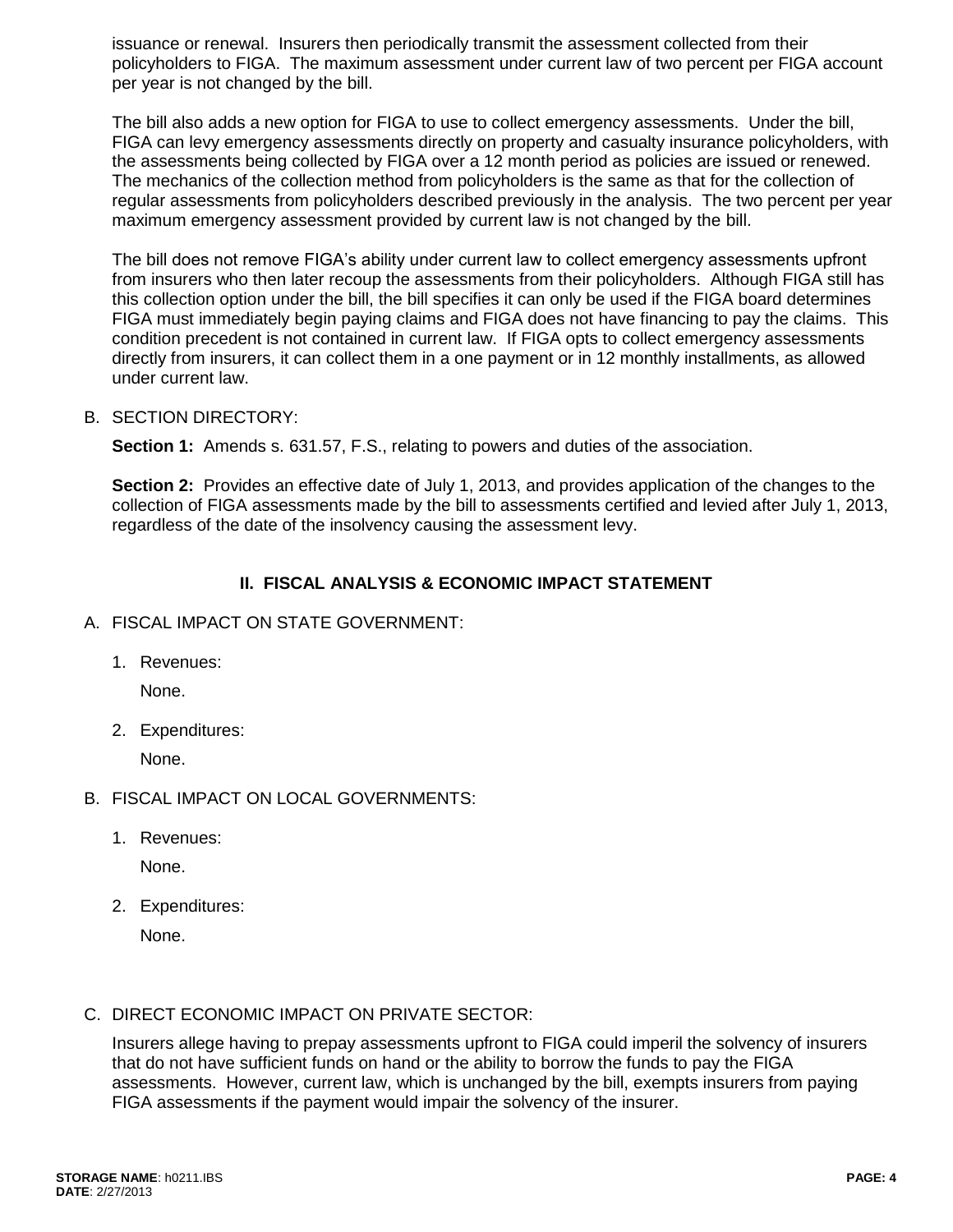Because the bill allows FIGA to collect regular and emergency assessments directly from policyholders, insurers would not have to prepay these assessments upfront to FIGA and recover the amount prepaid from their policyholders. Accordingly, the drain on insurer surplus from having to prepay FIGA assessments up front and collect the assessments over a year from policyholders is avoided.

In addition, a 2011 change to statutory accounting principles relating to how assessments are treated on an insurer's financial statement now negatively impacts some insurer's net worth.<sup>7</sup> The bill reduces that impact. Most insurers produce financial statements using both statutory and generally accepted accounting principles. Insurer financial information prepared in accordance with Generally Accepted Accounting Principles (GAAP) are typically used by investors, whereas, insurer financial information prepared in accordance with statutory accounting is used by the OIR. FIGA's levy of assessment*s*  against insurers reduces an insurer's net worth under both statutory and GAAP accounting.Under both GAAP and statutory accounting, insurers incur a liability in the form of a direct charge to surplus (i.e., a loss in surplus) in the amount of the assessment when the company is billed for the assessment. However, GAAP and statutory accounting treat an asset to offset that liability differently. Under GAAP accounting, the full assessment paid by the insurer to FIGA is a direct charge to surplus (i.e., reduces surplus) and there is no an offsetting asset allowed, which immediately reduces the insurer's net worth in the amount of the assessment. Under statutory accounting, however, the full regular assessment is also a direct charge to surplus, but there is an offsetting asset that is included on the insurer's financial statement when the assessment is paid to FIGA. $8$ 

If FIGA decides to collect assessments directly from policyholders as allowed in the bill, then the impact on insurer net worth associated with the assessments is eliminated. Assessments levied directly against policyholders are not included in an insurer's financial statement.

If FIGA decides to collect regular and emergency assessments from policyholders directly as allowed under the bill, FIGA no longer has a source for a quick influx of cash to pay claims (i.e., assessments paid by insurers within 30 days of levy). Thus, to obtain cash quickly to pay claims of an insolvent insurer FIGA could issue bonds to supply funds for its immediate cash need. Any borrowing costs associated with a bond issuance would be added to the assessment amount to be collected and could result in a larger assessment.

The bill does not increase the amount of assessments FIGA can levy. FIGA regular assessments remain at 2% maximum per year per account and emergency assessments remain at 2% maximum per year.

D. FISCAL COMMENTS:

None.

# **III. COMMENTS**

# A. CONSTITUTIONAL ISSUES:

1. Applicability of Municipality/County Mandates Provision:

Not applicable. This bill does not appear to: require counties or municipalities to spend funds or take an action requiring the expenditure of funds; reduce the authority that counties or municipalities have to raise revenues in the aggregate; or reduce the percentage of a state tax shared with counties or municipalities.

 $\overline{a}$ 

 $^7$  The changes to the statutory accounting principles that negatively impact insurer net worth paying assessments to FIGA were effective January 1, 2011.

 $8$  Prior to January 1, 2011, insurers were allowed to book an offsetting asset of an account receivable to the direct charge to surplus from a regular assessment when the charge was booked, rather than waiting to book the offsetting asset when the assessment is paid by the insurer.